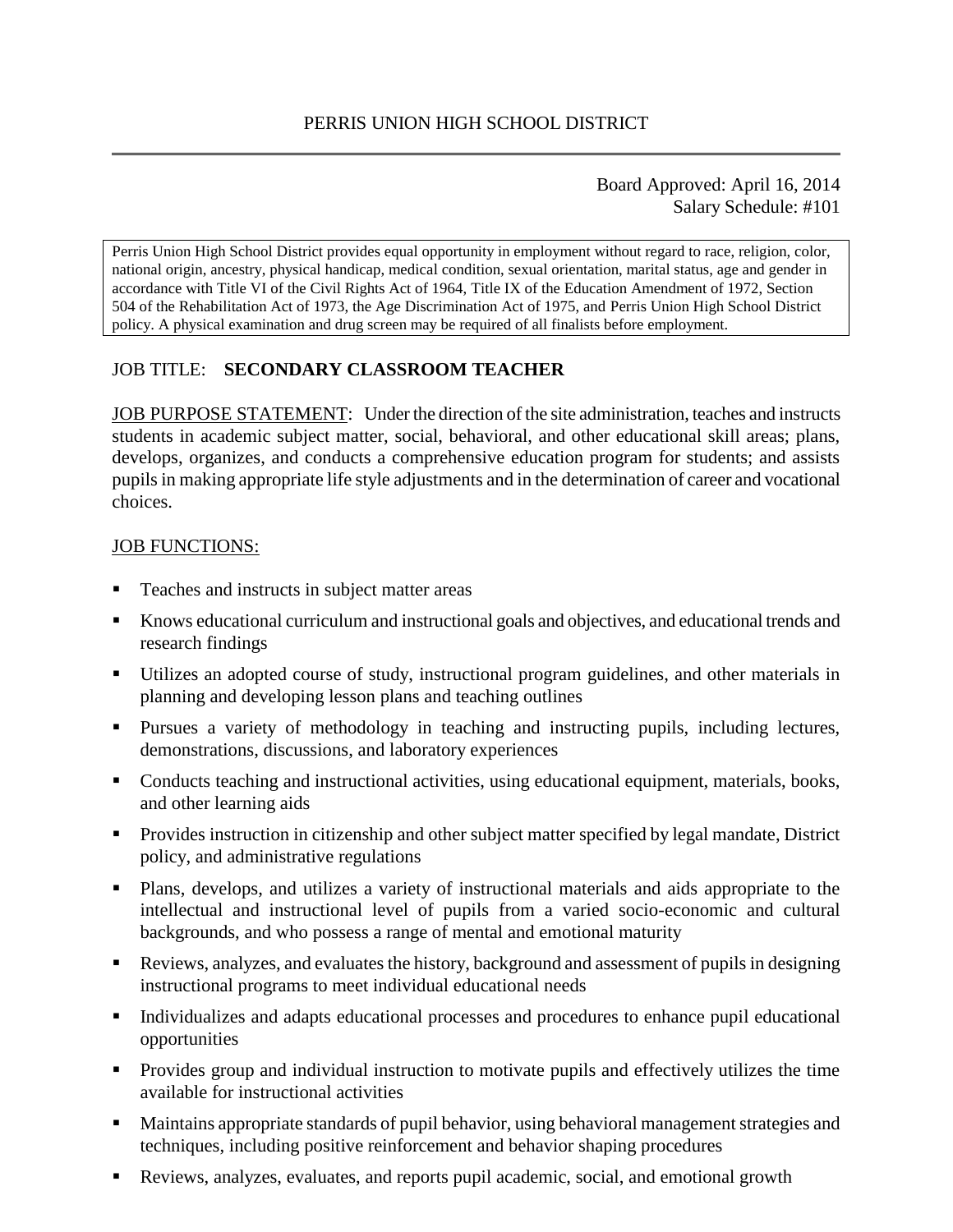# JOB TITLE: **SECONDARY CLASSROOM TEACHER** Page 2

#### JOB FUNCTIONS – continued

- Prepares, administers, scores, records, and reports the results of criterion referenced tests, and administers, scores, records, and reports the results of group standardized tests in evaluating pupil growth and progress
- Counsels, confers with and communicates with parents, school, and District personnel regarding pupil progress and in the interpretation of the educational program
- Cooperatively pursues alternative solutions to improve pupil learning problems, and to enhance expanded academic, social, and emotional growth opportunities
- Maintains an effective learning environment through the proper control of heating, lighting, and ventilation, and the utilization of exhibits, displays, and independent study centers
- Selects and requisitions appropriate educational supplies, materials, books, equipment, and learning aids
- Performs a variety of non-instructional duties, including curriculum and instructional development activities, student supervision, and consultation activities
- Knows principles, theories, methods, techniques, and strategies pertaining to teaching and instruction
- **Performs other related functions as required**
- .

### PHYSICAL ABILITIES:

- Visual ability to read handwritten or typed documents, and the display screen of various office equipment and machines
- Able to communicate and obtain information in English
- Able to walk, look downward, turn neck, sit, bend, stand, stoop, squat, reach, push, pull, kneel, crawl, climb, grasp/manipulate, lift items up to 10 pounds (frequently), carry up to 10 pounds (occasionally), lift/carry to 40 pounds (infrequently)

### JOB QUALIFICATIONS:

#### Education:

 Baccalaureate or higher degree with an academic major and professional preparation program which includes student teaching for the teaching credential(s) held

### Licenses, Certifications, Bonding and/or Testing:

- Licenses, Certifications, Bonding and/or Testing:
- **Possess or obtain a valid California Driver's license**
- **TB** clearance